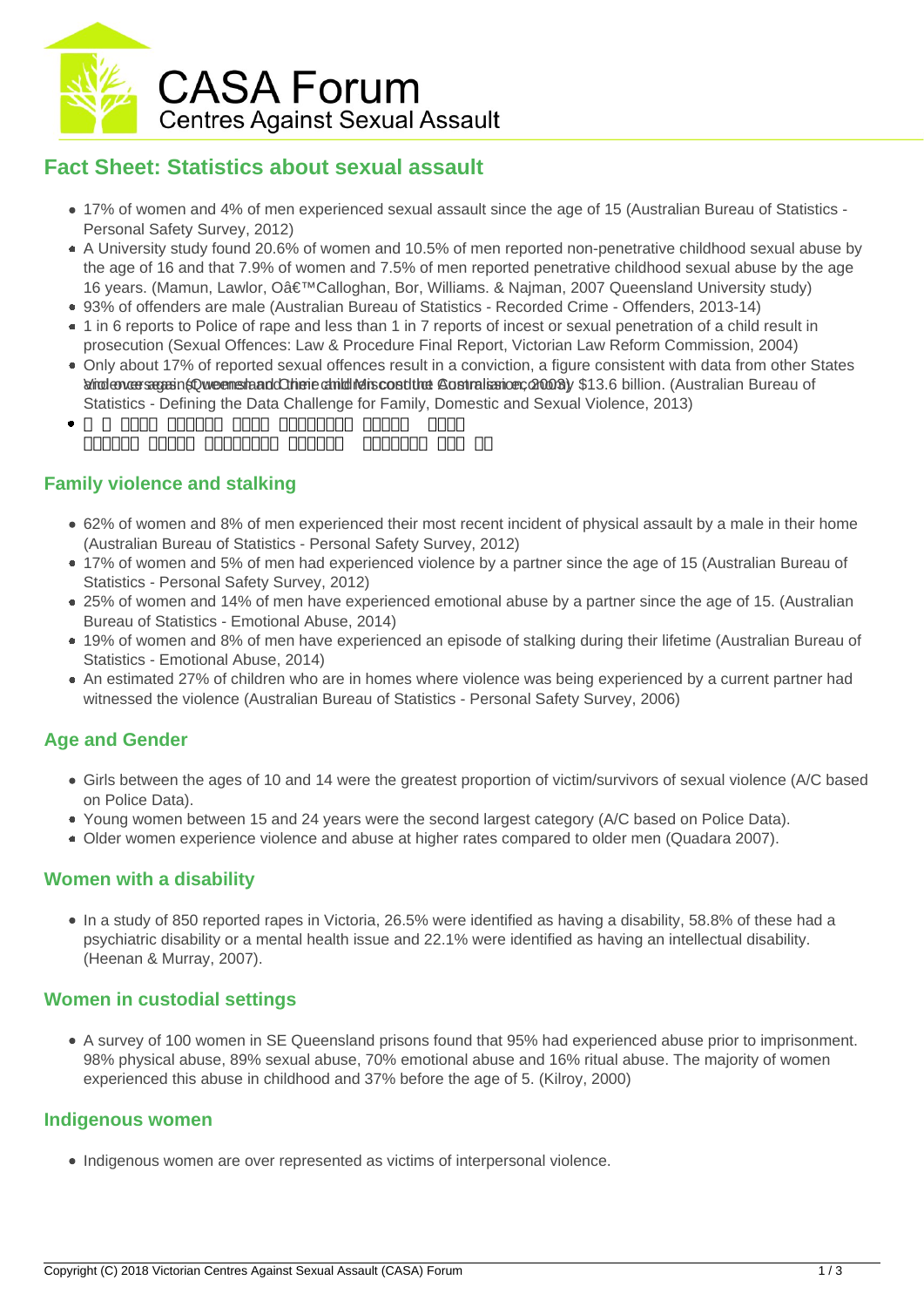

### **People living in rural and remote Australia**

Police figures show that interpersonal violence per head of population increases the further one lives from a capital city. (Hogg & Carrington, 2006).

#### **Offender treatment**

- A study found that 9.9% of treated sex offenders reoffended sexually, compared with 17.3% of non-treated sex offenders. (Hanson, Gordon, Harris, Marques, Murphy, Quinsey & Seto, 2002)
- Adolescent sex offenders are more responsive to treatment than adults. They do not appear to continue to re-offend into adulthood, especially when provided with appropriate treatment (Association for the Treatment of Sexual Abusers, 2000).

#### **References**

Association for the Treatment of Sexual Abusers (ATSA). 2000. 'The effective legal management of juvenile sex offender'. Available from http://www.atsa.com/adolescents-engaged-in-sexually-abusive-behavior

Australian Bureau of Statistics. 2002 & 2005, 'Crime and Safety, Australia', Canberra, Cat # 4509.0

Australian Bureau of Statistics. 2013, 'Defining the Data Challenge for Family, Domestic and Sexual Violence', Canberra, Cat # 4529.0

Australian Bureau of Statistics. 2014,  $\hat{a} \in \mathbb{R}^n$  abuse $\hat{a} \in \mathbb{R}^n$ , Australian Social trends 2014, Canberra, Cat # 4102.0

Australian Bureau of Statistics. 2005, 'Personal Safety, Australia', Canberra, Cat # 4906.0

Australian Bureau of Statistics. 2012, 'Personal Safety, Australia', Canberra, Cat # 4906.0

Australian Bureau of Statistics. 2014, 'Recorded Crime - Offenders, Australia 2013-14', Canberra, Cat # 4519.0

Fergusson, D.M. and Mullen, P.E. 1999, 'Childhood sexual abuse: An evidence based perspective', Sage, London.

Hanson, R.K., Gordon, A., Harris, A.J.R., Marques, J.K., Murphy, W., Quinsey, V.L. & Seto, M.C. 2002. 'First report of the collaborative outcome data project on the effectiveness of psychological treatment for sex offenders'. Sexual Abuse: A Journal of Research and Treatment, 14(2): 169-194.

Heenan, M., & Murray, S. 2007, 'Study of reported rapes in Victoria 2000-2003. Summary research report'. Melbourne: Statewide Steering Committee to Reduce Sexual Assault.

Hogg, R., & Carrington, K. 2006. 'Policing the Rural Crisis'. Federation Press.

Kilroy, D. 2000, 'When Will You See The Real Us? Women In Prison'. Sisters Inside Inc. Queensland.

Mamun, A., Lawlor, D., O'Calloghan, M., Bor. W., Williams, G. & Najman, J. 2007. 'Does childhood sexual abuse predict young adult's BMI? A birth cohort study'. Obesity, 15(8): 2103-2110.

Mouzos, J and Makkai, T. 2004, 'Women's Experiences of Male Violence: Findings from the Australian Component of the International Violence Against Women Survey (2004)'. ARROW Discovery Service, Australia.

Quadara, A. 2007. 'Considering "elder abuse" and sexual assault'. ACSSA Aware, 15. Melbourne: Australian Institute of Family Studies.